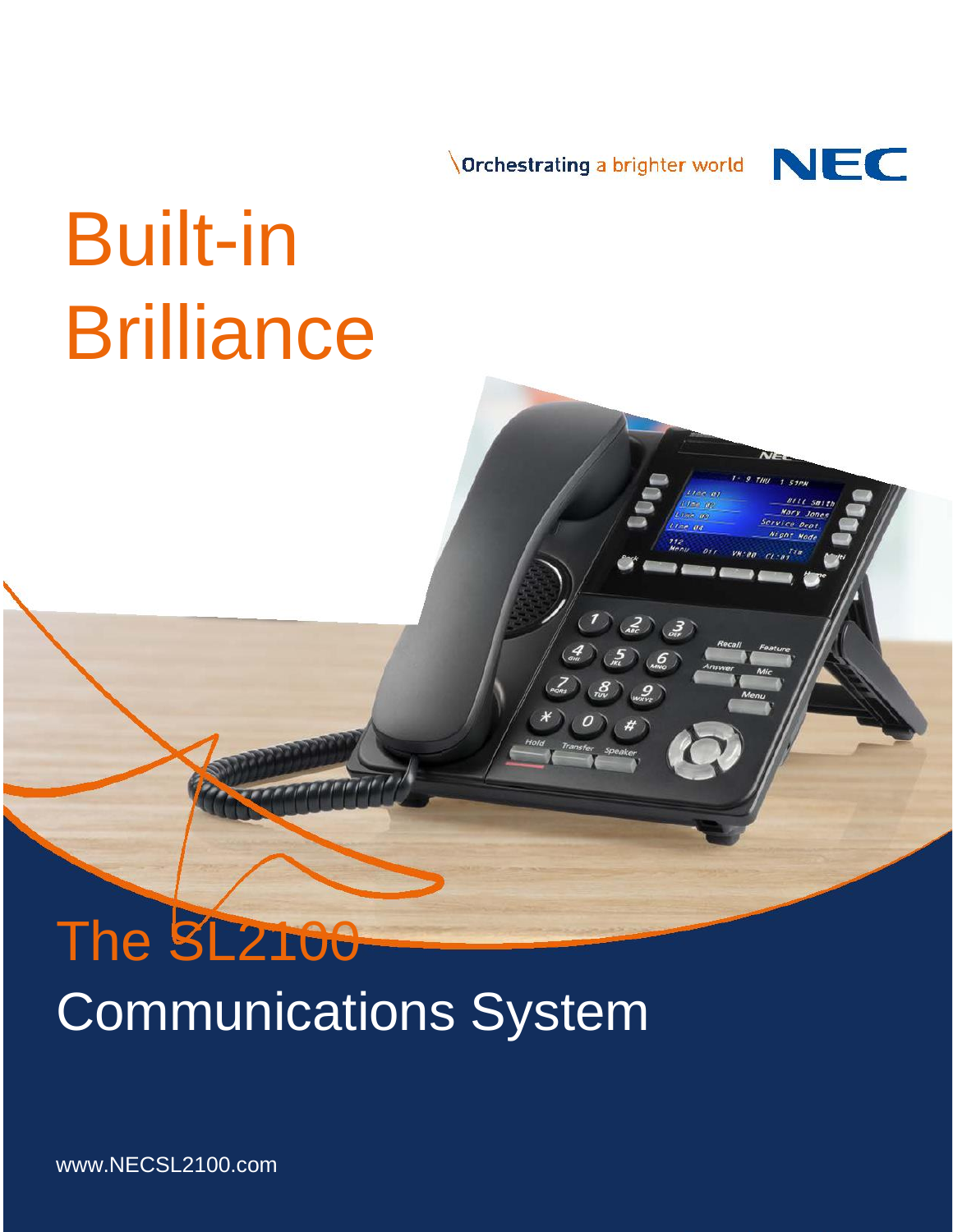

## Smart Communications System

**The way we do business and the way we communicate is changing rapidly.** Mobility has become the norm. Customer expectations have soared and budgets have shrunk.

**The SL2100 galvanizes your team.** In turn, it creates a positive customer experience that generates repeat business.

**It's highly cost effective because there's more built-in.** With VoIP capabilities, it puts Unified Communications within reach of small businesses SL2100 future proofs your upgrade potential to IP. It also presents considerable savings and functionality over and above alternative hosted solutions.

**Your business can't afford downtime and nor can your communications.** The SL2100 provides a reliable, 'always on' solution. There's less hardware, less licenses and less maintenance to worry about.



#### Value for money

Powerful communications with a small business price tag that allows you to pay only for what you need. Completely scalable as your business grows.



#### Save Money with SIP Trunks

SL2100 combined with NEC's UNIVERGE BLUE SIP Trunks combines ease of implementation with reoccurring cost savings.



#### Keep connected

Single number reach, DECT mobile handsets, built-in conferencing and voicemail keeps colleagues and customers upto-date and connected.



#### Safety first

The E911 feature alerts specified users to who dialed 911 once an emergency call is made so that first responders can be routed to the emergency once onsite.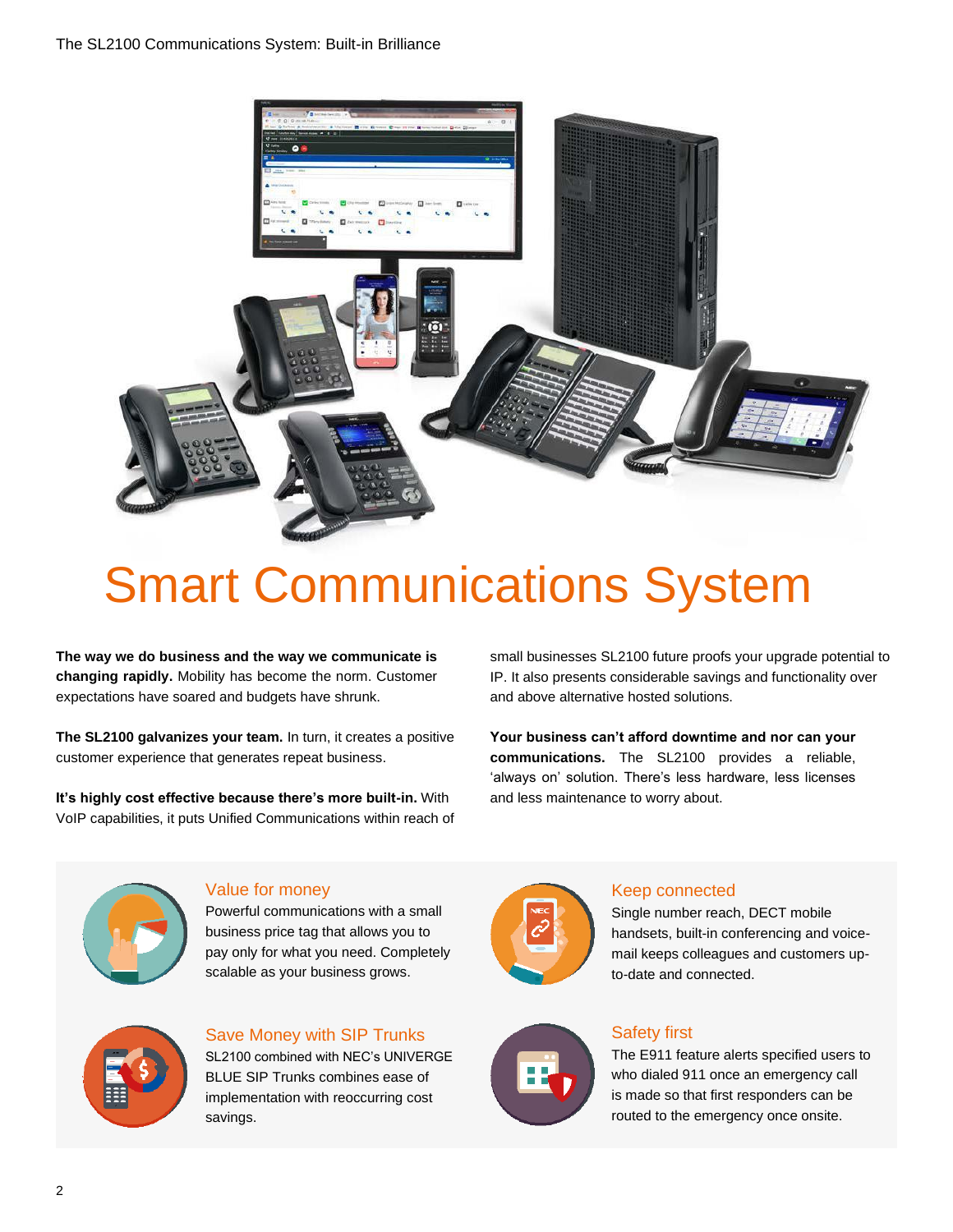## The 'On-Demand' Workforce

With the advent of all the communications technologies in the market, customers expect to be able to reach someone at a business to get immediate answers and information - without having to leave a message. To assist in maintaining a positive customer experience and a high level of service, businesses today need to have workforces that are available and 'ondemand' from any location. A great customer experience usually generates repeat business.

With NEC's SL2100, you can ensure that your team stays connected through its wide-range of communication tools that accommodate flexible workspaces and allow free roaming wherever they are.

#### Work Smarter – Applications to increase efficiency

NEC's SL2100's InUC delivers to you an integrated unified communications (UC) solution that enhances your organization's productivity and collaboration. This productivity-boosting solution offers you key functions that deliver excellent business benefits. With InUC's intuitive web-based client, it enables full call control from your PC screen. It offers a quick and easy way to manage calls and look up contacts. It also provides video conferencing, collaboration, document sharing, presence and instant messaging which allows you to stay connected and productive from any location.

#### Remote/home office workers

Users can enjoy a complete phone user experience from their home office plus greater working flexibility. Individual and business benefits include the reduction of workspace cost and travel time. IP Desktop handsets provide access to system features from the home, e.g. contacts directory, call transfer and more.

#### Stay connected while on the move

With Mobile Extension, you can take your office number with you when you're on the move. It provides you access to system features such as caller ID, call transfer and voicemail and it really is like being in the office, whether you're traveling or sitting in traffic.

- > Company specialists can now be empowered to maintain high service standards when out of the office since they remain reachable via a single number from any location.
- > Salespeople can use Mobile Extension to ensure that even when they're on the road, they never miss a call which could lead to a lucrative business opportunity.
- > With DECT handsets for wireless voice communications, you can keep in-touch with customers and colleagues from any in-building location.

#### On the road

Use your existing Smartphone as a system extension complete with call control. Save on mobile call costs and remain reachable on a single number. With the ST500 Smartphone App, simply connect to the SL2100 via Wi-Fi or across your Mobile Data Network.

- > Never miss a call
- > Enable Single Number Reach

#### In the office

Feel free to roam around your office while staying connected and reachable. The SL2100's IP mobile handsets enable you to take most of the features and functionality of your desktop phone with you as you take care of business from different locations throughout your building. You also have the options to manually Login/Out of any IP desktop phone to use as your own extension and use wireless headset adapters for hands-free operation.

#### Built-in features include:

- > VoIP Enabled
- > Voicemail
- > Music on Hold
- > Mobility / Remote Worker Support
- > Auto Attendant
- > Audio Conferencing
- > Video Conferencing & Collaboration (license required)
- > InGuard Toll Fraud Protection (License required)
- > SIP Trunks (License required)

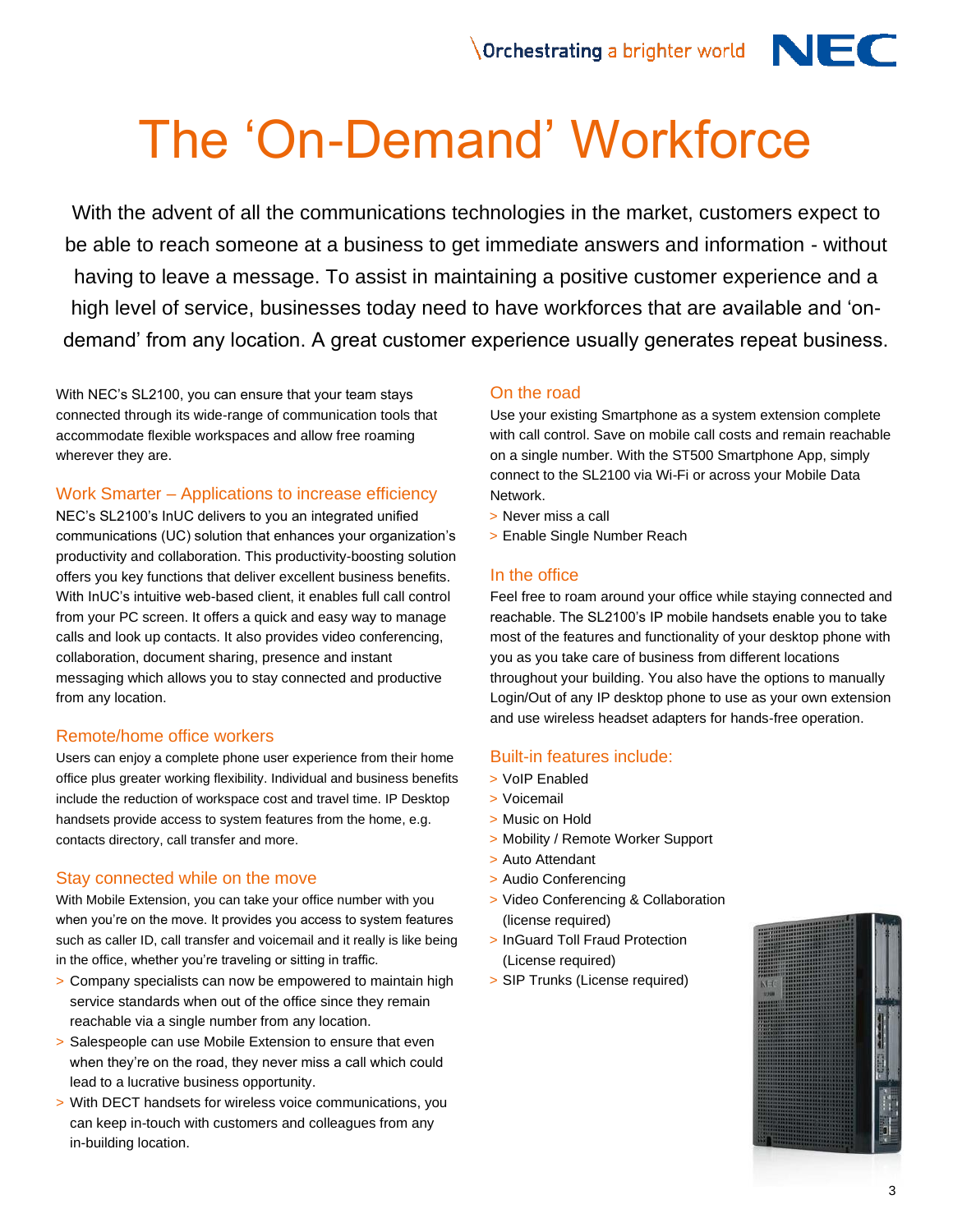# Supply Freedom of Choice

### Personalization is important to the creation of motivated personnel

Running your business on an outdated system or forcing employees to use old devices that are ill equipped to handle their multi-faceted communications needs is bad for business. To facilitate smarter work environments, NEC has developed the next generation of desktop telephones.



#### Call from your desk phone

NEC's innovative desktop endpoint design is intended to deliver maximum deployment flexibility. A wide range of choices allow for multiple combinations that fit any and all business niches or personalization requirements.

#### Reasons to choose SL2100 Telephones

- > **Wide-Range of Choices**  choose from12/24-button digital, self-labeling 32-button IP (standard or color display), IP wireless handsets
- > **Customizable function keys**  can be adapted to the exact individual requirements of your business
- > **User-friendly interface**  little or no staff training required
- > **Gigabit built-in**  eliminates the need of having to buy an adapter, even on self-labeling telephones (Not available on all models)
- > **Wireless headset adapter**  allows easy connection to Plantronics' wireless headsets



#### Personal, system and corporate directories

SL2100 Desktop telephone directory gives you easy access to system wide and personal speed dials as well as extensions by name. There's no need to waste time looking up phone numbers. Each entry in the directory is searchable, and a call can be placed from the searched entry.

#### Easy-to-use, intuitive interfaces

NEC's desktop telephone interfaces are designed to improve the overall user experience, while remaining intuitive – with no extensive training needed. Global icons indicate status at-aglance, including notification of new voice or instant messages, missed calls, the telephone user's current presence status, and the device's current data protection mode.

#### Unique customizable business telephones

Our wide range of SL2100 Desktop Telephones are like no other. Their customizable construction means you can change the design for exact business requirements. Whether your employees need just a basic single line telephone or one with a 60-line console attached, NEC offers telephones to fit everyone's needs.

Discover all Compatable Desktop Telephones on **www.NECSL2100.com**

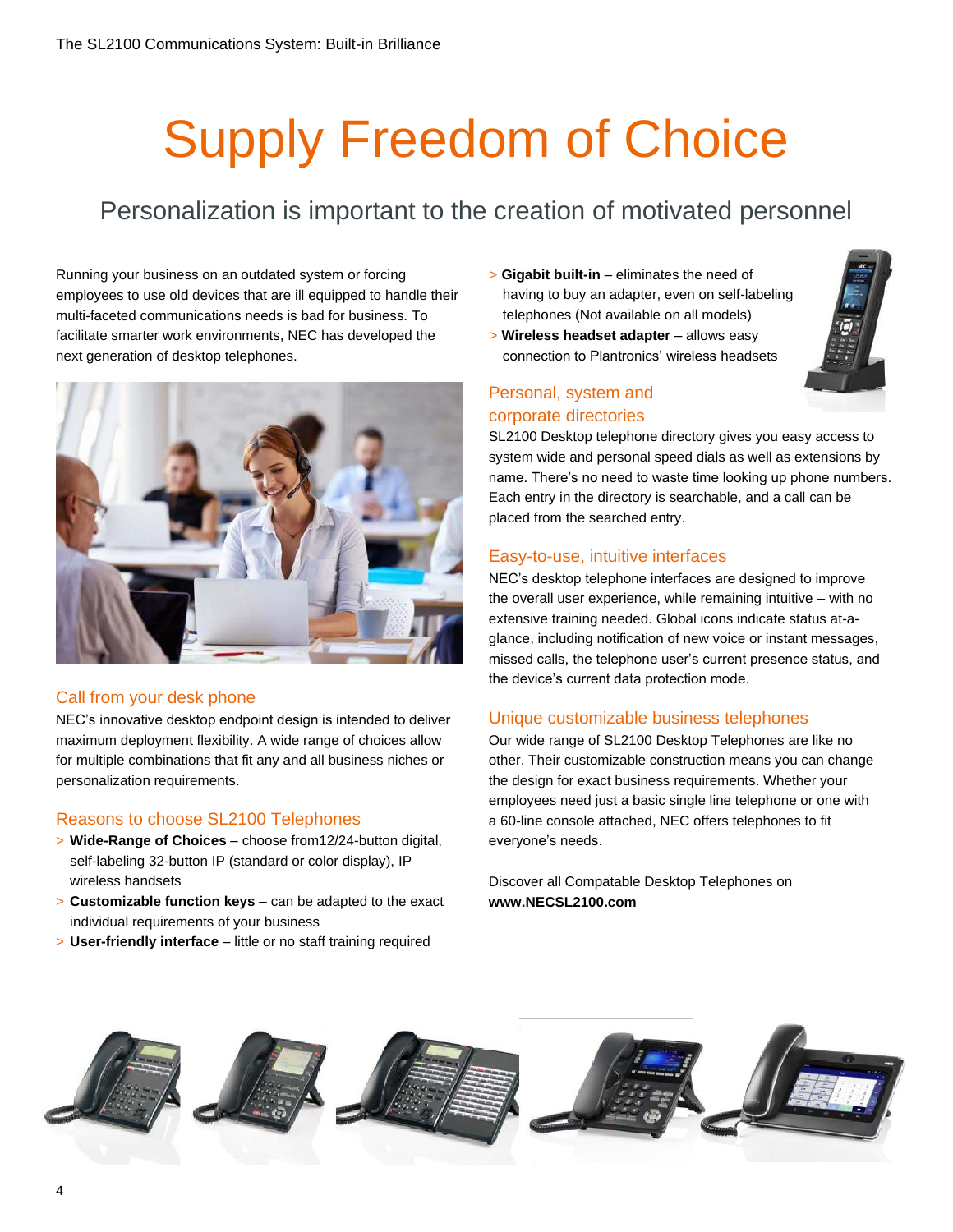

## Smart User Solutions



#### Small/Medium Organizations

Organizations of all types, including businesses for real estate, insurance, finance/banking, law, as well as non-profits and churches, require robust communication tools to service their clients.

- > Self-service options allow callers to easily get to the person or department they want to reach without going through an opera-tor - if person is unavailable, they can leave a detailed message
- > A range of mobility options enable employees to stay connected and reachable from any location – on or off premises
- > Ability to set up multiple ring or department groups ensures callers will be able to speak to a live person

#### Retail

Handle incoming callers with ease while servicing in-store customers.

- > Pre-recorded message options enable callers to quickly get to the information they need (store address, hours of operation, etc…) without interrupting service to in-store customers
- > While out on the floor, quickly find out information the customer needs by reaching out via a mobile handset
- > Toll restriction capabilities limits use of store phones for long-distance except for authorized personnel – saving the store money

#### Food Service and Entertainment

Communicating effectively while you are mobile and servicing customers in a noisy, sometimes dimly lit environment which can cover large areas or multiple buildings can often prove to be a challenge.

- > Mobility options, from mobile handsets to ST500 Smartphone App, keep you connected from anywhere
- > Backlit displays are easily viewed in low lit areas
- > Place telephones throughout the property with no worries of fraudulent long distance (LD) charges - LD calls can easily be restricted to authorized personnel only
- > Automated Attendant frees up staff to assist customers on-premises

#### Dentist Offices

Deal with the morning telephone 'rush hour' more effectively. A high volume of incoming calls from patients wanting to book appointments at certain times of day can be dealt with easily with the option to log staff in and out of Call Groups.

- > Relief can be given to receptionists during peak times
- > A convenient way to share the workload
- > Even small teams can deal with fluctuating call volume

#### **Healthcare**

Doctors' offices, surgery centers and other healthcare organizati-ons receive a high volume of frequent inquiries.

- > Customized recorded messages are played to callers giving them the option to route themselves to the right department or leave a message for prescription refills, reducing the need for a receptionist to handle every call
- > Eliminate the expense of an answering service with email or external message notifications to appropriate personnel during off hours
- > PLUS! Enjoy the benefits of the G577h wireless IP DECT made from anti-bacterial plastics

#### Small Hotels

Ensure your guests have a memorable stay by providing them access to personalized services that enhance their experience. Guests can customize services from guestroom messaging, wake-up calls and do not disturb plus have onetouch access to important services.

- > Room status monitoring of all your guestrooms maximizes usage
- > Toll restriction ensures phones are not used for long distance calling except by authorized personnel
- > NEC's InHotel provides further front-of-house functionality including complete room booking, billing, reports & hotel administration
- > PLUS! NEC's PMS Connectivity ensures your communications and PMS work together without the high cost of Middleware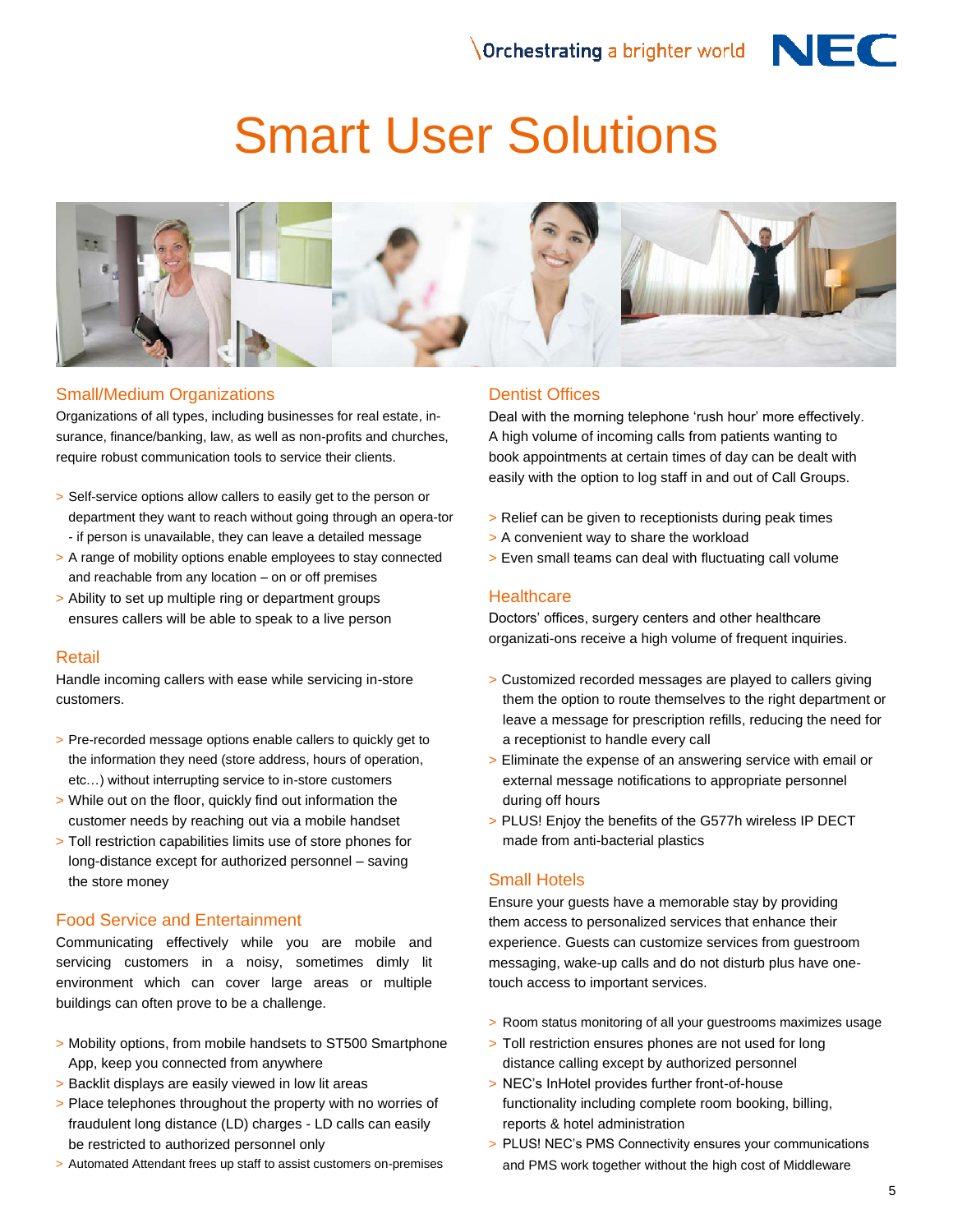### **KEEPING YOUR TEAM IN TOUCH**



#### **Internal Sales Person Contract Contract Contract Contract Contract Contract Contract Contract Contract Contract Contract Contract Contract Contract Contract Contract Contract Contract Contract Contract Contract Contract**

The Auto-Attendant feature means that callers receive a greeting and are routed to the correct department, ensuring that I only get the calls that are meant for me.

#### **Receptionist**

With Caller ID displayed on my handset, I can give the appropriate greeting to callers and redirect calls from familiar numbers straight to the relevant colleague without answering.

#### Security Guard

The E911 feature alerts me to what user dialed 911 for an emergency on-site so that I can quickly direct first responders. Also, the doorphone allows me to screen visitors as well.

#### IT Manager

It's easier than ever to manage our system settings and making system changes by using the WebPro GUI interface or the PC Pro client.

The conference feature allows me to effortlessly set up a virtual meeting for colleagues at short notice, wherever they are. This enables faster business decisions, as well as saving traveling time and expenses.

#### Team Manager

InUC allows users to update their presence status so that other users can see if they are out sick, on vacation or at lunch. Chat also allows instant communications between team members.

#### Remote/Home Office

I can use my desktop phone or softphone at a remote or home office location to communicate with customers and colleagues with the same ease as if I were in the office.

#### Mobile User

I can be on the road and stay reachable on my office number through my mobile phone, meaning that I don't miss any important calls.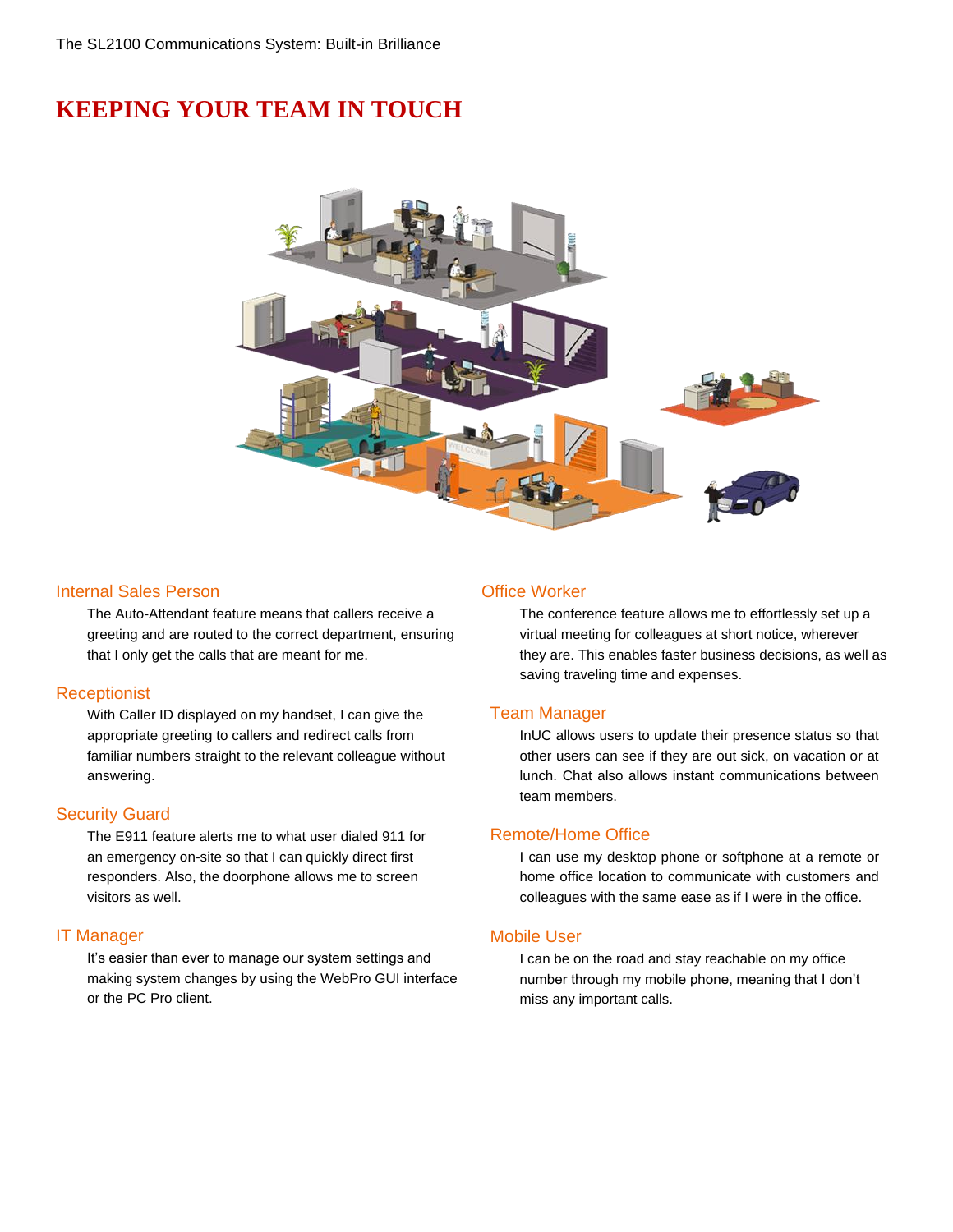# Built In Applications

The SL2100 now includes an expanded and diverse portfolio of In-Apps. As well as providing compelling business benefits, these built-in/on-board apps require no external PC or server - making them highly cost effective and reliable.



#### InUC – Built-in collaboration

In today's working environment, employees are spread across different locations. InUC is a unified communications application providing video conferencing, collaboration, document sharing, presence and instant messaging for any business of up to 128 users. Utilizing WebRTC (Real-Time Communications) – InUC provides highly cost-effective video and collaboration that works seamlessly within your IT environment.



#### Automatic Call Distribution (ACD)

The SL2100's ACD for busy offices evenly distributes calls to agents. When all agents are busy assisting callers, the outside party can listen to periodic announcement messages while waiting for an agent to become free. Callers can also overflow to another destination so that outside callers are not left waiting on hold for an extended period of time, making each interaction between your business and your customers quick and easy. Reporting of ACD activity is possible with the optional Contact Center feature.



### Hotel Applications

NEC's SL2100's built-in Hotel/Motel provides personalized services that enhance guest's experience. Ideal for hotels of up to 96 rooms, this easy to use platform is designed to increase your staff's productivity and significantly lower your running costs. Features include guestroom messaging, wake-up calls, and single digit dialing to front/back office functions such as message waiting, room status, voicemail integration and mailboxes management. NEC's InHotel provides further front-ofhouse functionality including complete room booking, billing, reports & hotel administration. For hotels which already have a front-of-house solution in place - NEC's PMS-Connect ensures your communications and PMS work together without the high cost of Middleware.



User administration is made easy with Phone Pro. Phone Pro is included with every SL2100 enabling authorized end users to make changes to their own extension such as their extension name, passwords, set call forward and ring tones, even print their own DESI label for their extension.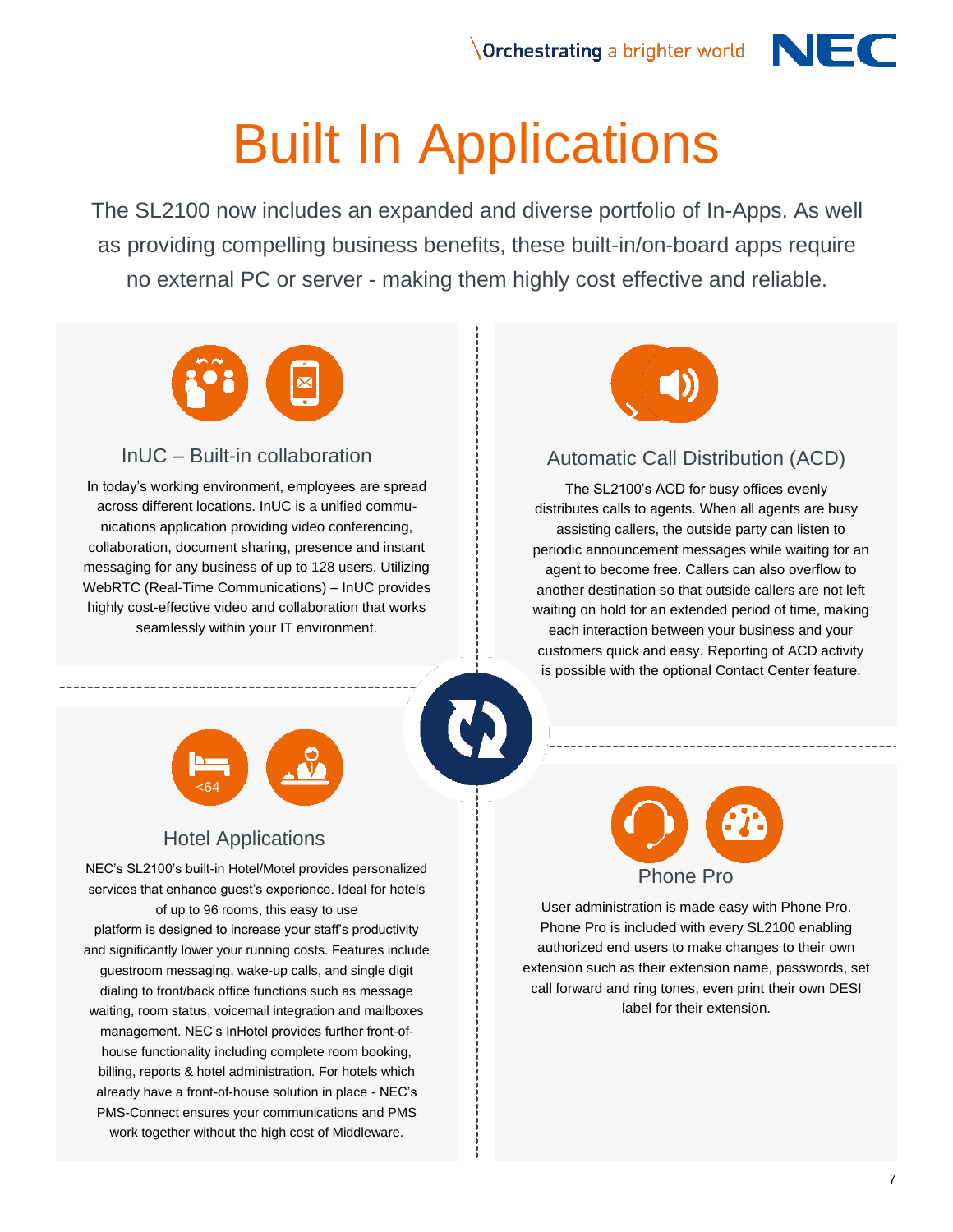# Smart Mobility Options

Today's mobile workers depend on communication tools that accommodate flexible workspaces and allow free roaming wherever they are. The SL2100 ensures your team stays connected, but without the escalating business mobile costs.



#### Remote/home office

Users can enjoy a complete phone user experience from their home office plus greater working flexibility. Individual and business benefits include the cost and time savings of travel and even the associated costs of workspace.

IP Desktop handsets provide access to system features from the home, e.g. company directory, call transfer and more.

#### On premises

For the ultimate device for voice, and in-house mobility – the solution provides:

- > **True on-site mobility** that improves efficiency and productivity - resulting in improved customer satisfaction
- > **A cost-effective in-building wireless solution** built on proven technology





### On the road

Use your existing Smartphone as a system extension complete with call control. Save on mobile call costs and remain reachable on a single number. The UNIVERGE ST500 Smartphone Client App simply connects to the SL2100 via Wi-Fi or across the Mobile Data Network.

> **Never miss a call** > **Single Number Reach**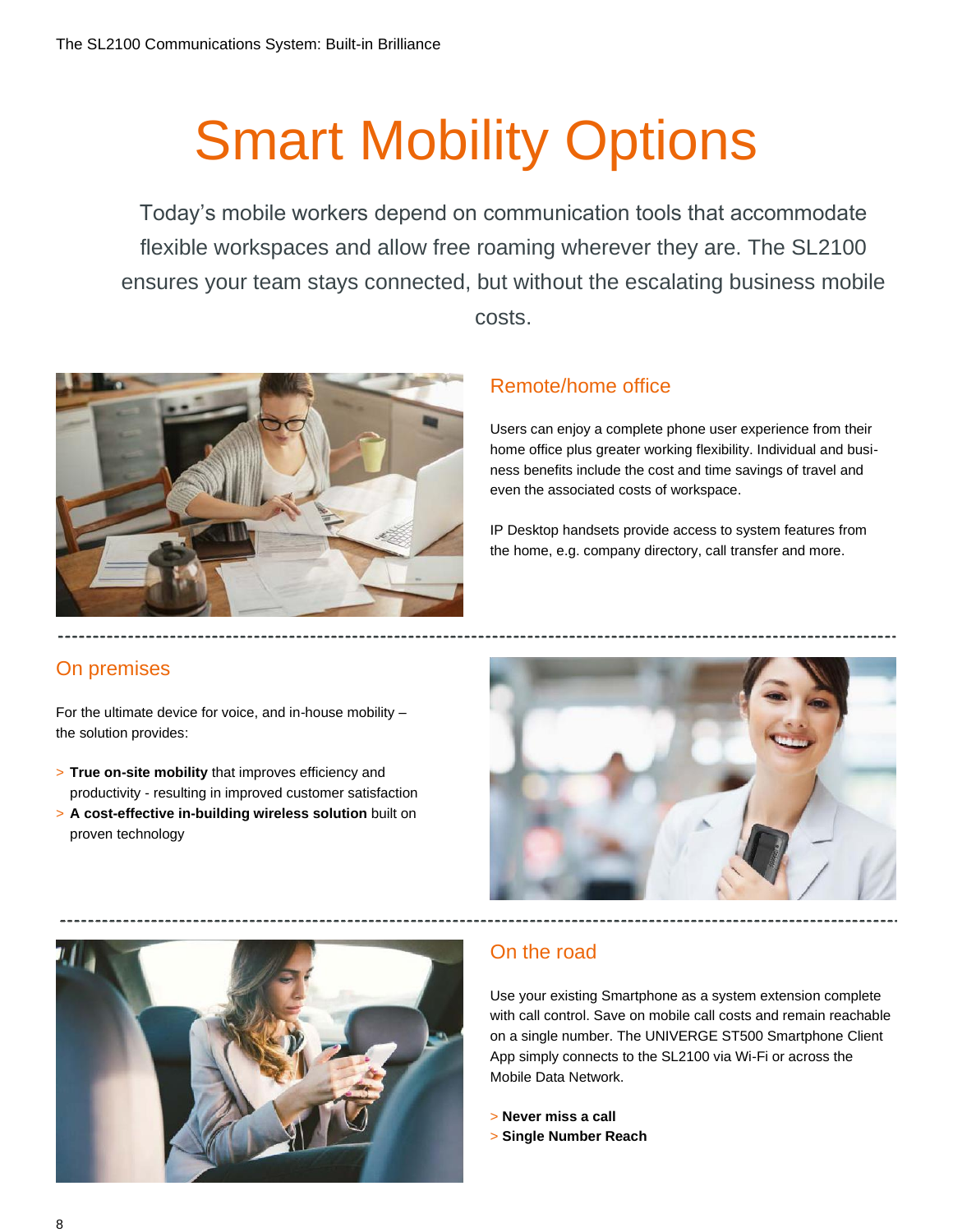

## Budgets and Investments are at the Core of Any Business



When choosing a communications solution you need good value for your initial investment, followed by low running costs thereafter. The SL2100 provides this along with further cost saving benefits including increased team efficiency and productivity. Intuitive features also ensure staff training is no longer required. Other everyday benefits such as simply answering an incoming call first time helps reduce the cost of call backs and saves your team precious business hours.

#### 10 more ways the SL2100 provides value

**More features built-in** – less extras to pay for! That means less licenses, less hardware and less options to pay for. The SL2100 also grows with your business making incremental upgrades cost-effective and scalable.

**SIP trunks have never been easier!** – In addition to supporting a variety of SIP Trunk providers, Using SL2100 with NEC's UNIVERGE BLUE SIP trunks combines ease of implementation with reoccurring cost savings.

**Want to use your own smart device?** ST500 Smartphone App & Mobile Extension enable phone system calls via your Android or iOS Smart device.

**ACD and contact center software** – Routes callers based on pre-established criteria and allows supervisors to monitor agents to ensure superior customer care.

**InControl call reporting** - Allows you to create reports for most all of the call activity in your company, such as, inbound and outbound call volume, total calls, duration of calls and average duration of calls and more.

**On-premises mobility** – Mobile wireless handsets enable users to stay connected and productive from any location in your building.

**Work smarter (InUC, WebRTC)** – InUC allows users to update their presence status so that other users can see if they are out sick, on vacation or at lunch and WebRTC enables collaboration via video conferencing.

**Built-in audio conferencing - Save travel and even** hotel costs with easy to use conferencing.

**User administration -** Phone Pro is included with every SL2100 enabling authorized end users to make changes to their own extension such as their extension name, passwords, set call forward and ring tones, even print their own DESI label for their extension.

**Multiple sites?** No Problem with SL Net. By networking multiple SL2100 systems to act as a single "Virtual" SL2100 – this enables shared features between sites including: intercom, DSS/BLF indications, centralized Voicemail & Auto Attendant.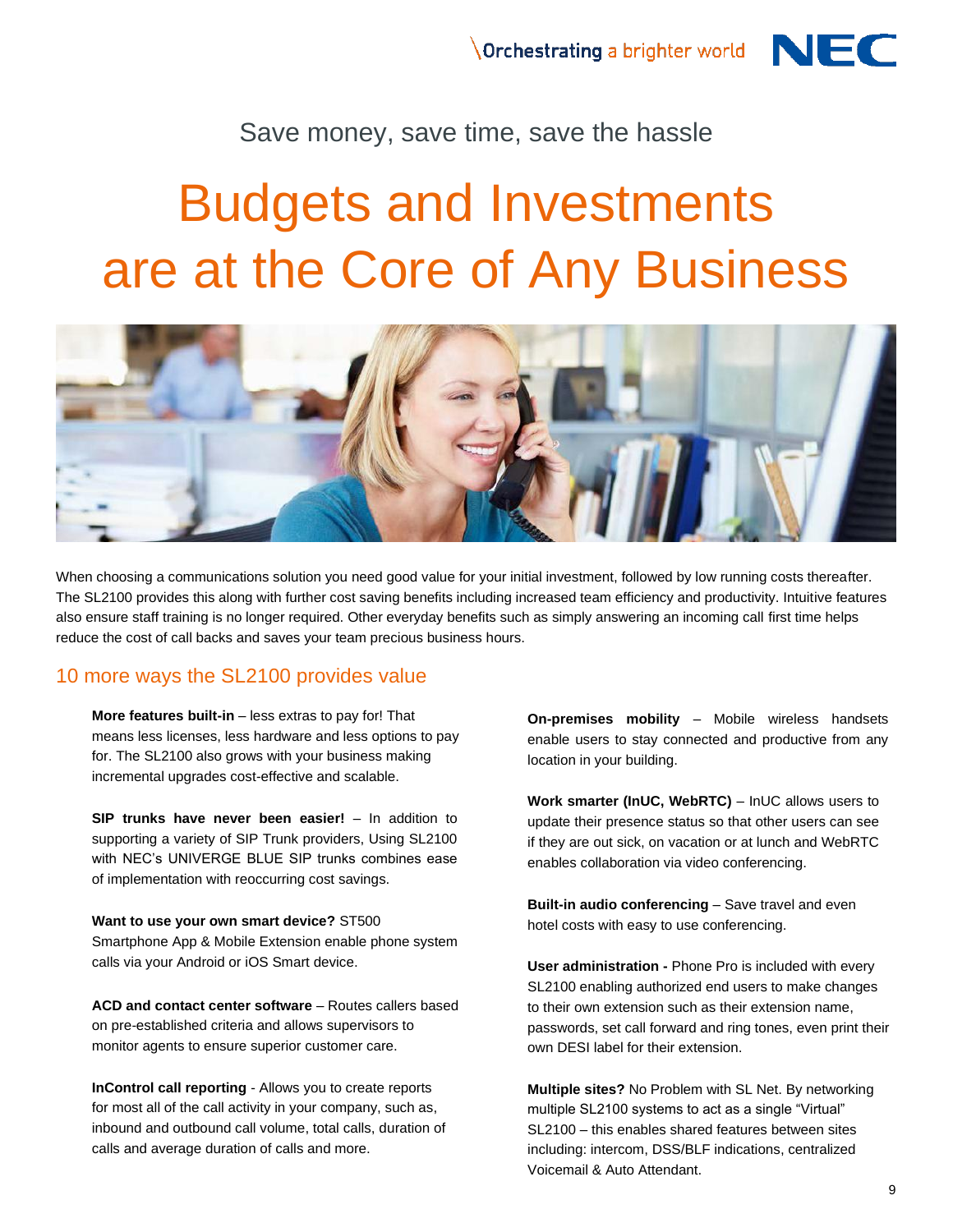# SL2100's Usage Examples

Today's mobile workers depend on communication tools that accommodate flexible workspaces and allow free roaming wherever they are. The SL2100 ensures your team stays connected, but without the escalating business mobile costs.



#### Small/Medium Organizations using Auto Attendant

High call volumes in organizations can result in lost productivity. With an auto attendant, customizable pre-recorded messages:

- > Provide callers with self-service options to easily get to the person or department they are trying to reach without going through the operator – allowing the operator to work on other tasks
- > Can provide callers with information that is most frequently asked, such as, "when are you open?", "what is your address?", etc…



#### Healthcare Facility using Auto Attendant

Doctor's offices, surgery centers and similar other healthcare facilities routinely receive a high volume of inquires throughout the day. With auto attendant, pre-recorded messages tailored to their practice:

- > Enable patients to use the self-service options to reach the right person or department for things such as scheduling an appointment, leaving a detailed message for their doctor's nurse, refilling prescriptions and/or get the information they need regarding hours of operation, address, etc…
- > Free up staff to be able to focus more of their attention on servicing the patients currently in their office



#### Retail Stores using Mobile Wireless Handsets

Retail personnel are usually always on the move and it is difficult for them to stay connected. With the use of Mobile Wireless Handsets, they can:

- > Freely roam throughout the store to service customers while staying connected to answer caller inquiries
- > Call colleagues with questions about a certain product, inventory availability, etc…to get an immediate answer for a customer



#### Dentist Offices using Call Groups

Dentist offices typically receive a large volume of incoming calls in the morning and it can be difficult sometimes to keep up. With the use of call groups, staff can:

- > Easily log in and out of a particular call group to assist receptionist during peak calling hours
- > Handle fluctuating call volumes at any time to ensure patients/ callers are taken care of in a timely manner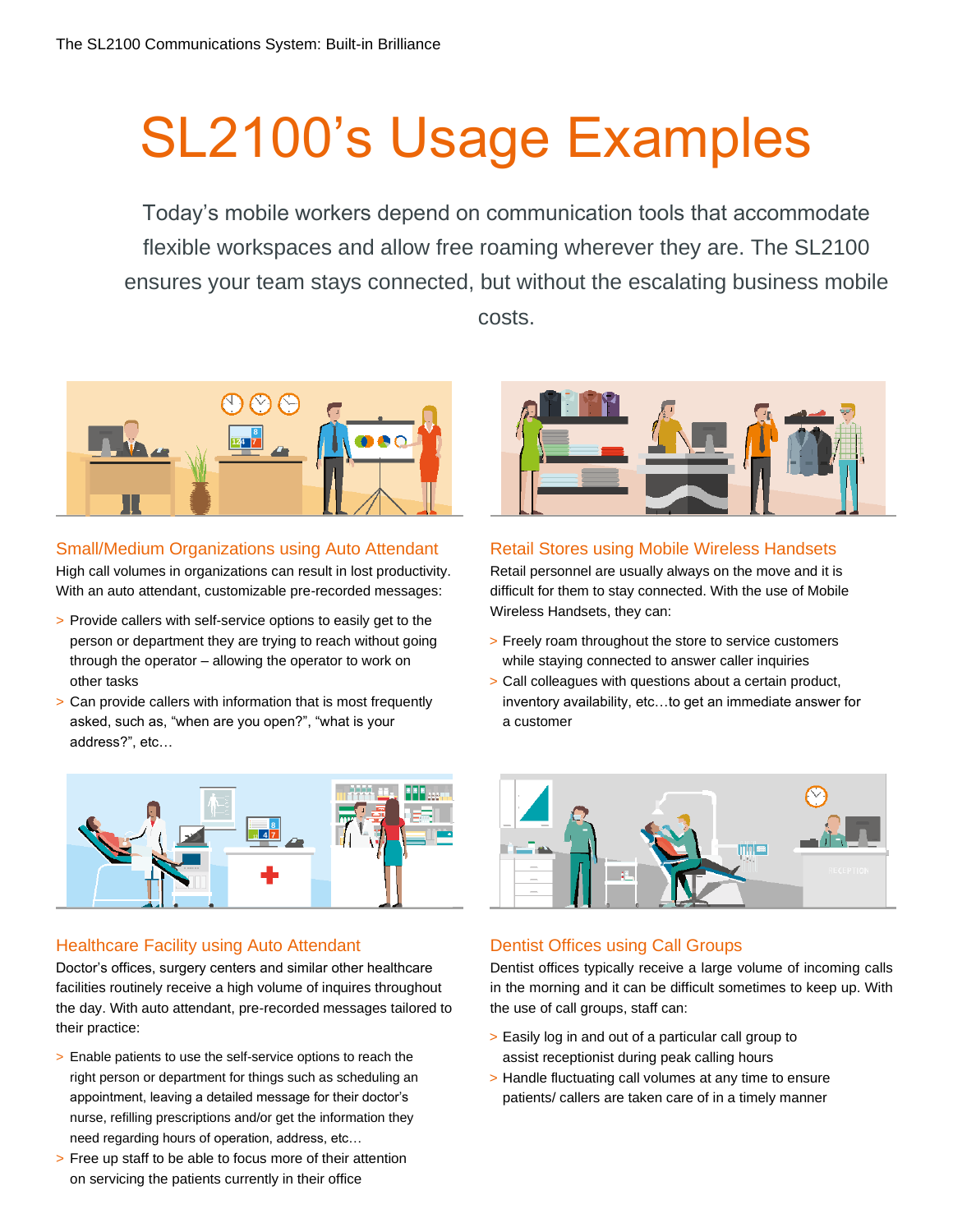

## SL2100 Sytemem Overview



#### DT920 IP Self-Labeling Color Display Telephone

- > VoIP NEC I-SIP Multi-Line Telephone for SL2100 > Programmable Button Labels
- > Supports Ethernet Gigabit Speed (Full Duplex) > Powered via POE
- > 8 Programmable Keys Visible at a Time (May Scroll Up to 32)
- Extended-size Message Wait and Call Indicator LED with up to 7 different colors.
- 3.5 Inch Color Display Self-labeling
- Programmable Function 5 Position
- adjustable leg assembly
- Multi Key to scroll through (4) 8-button screen pages

Soft keys

Red Color LED

For local Setting and Configuration

Incoming Call History Icon Redial History Icon Directory Functions Icon Menu Cursor Keys

- 
- 



remote office or home office



**IP Telephones:** Easy call control from the office, **SL2100 Communication Server:** Scalable from 1 to 112 users



**Digital Telephones:** Easy control from the office

> Download the SL2100 Communications System Information Sheet from www.NECSL2100.com